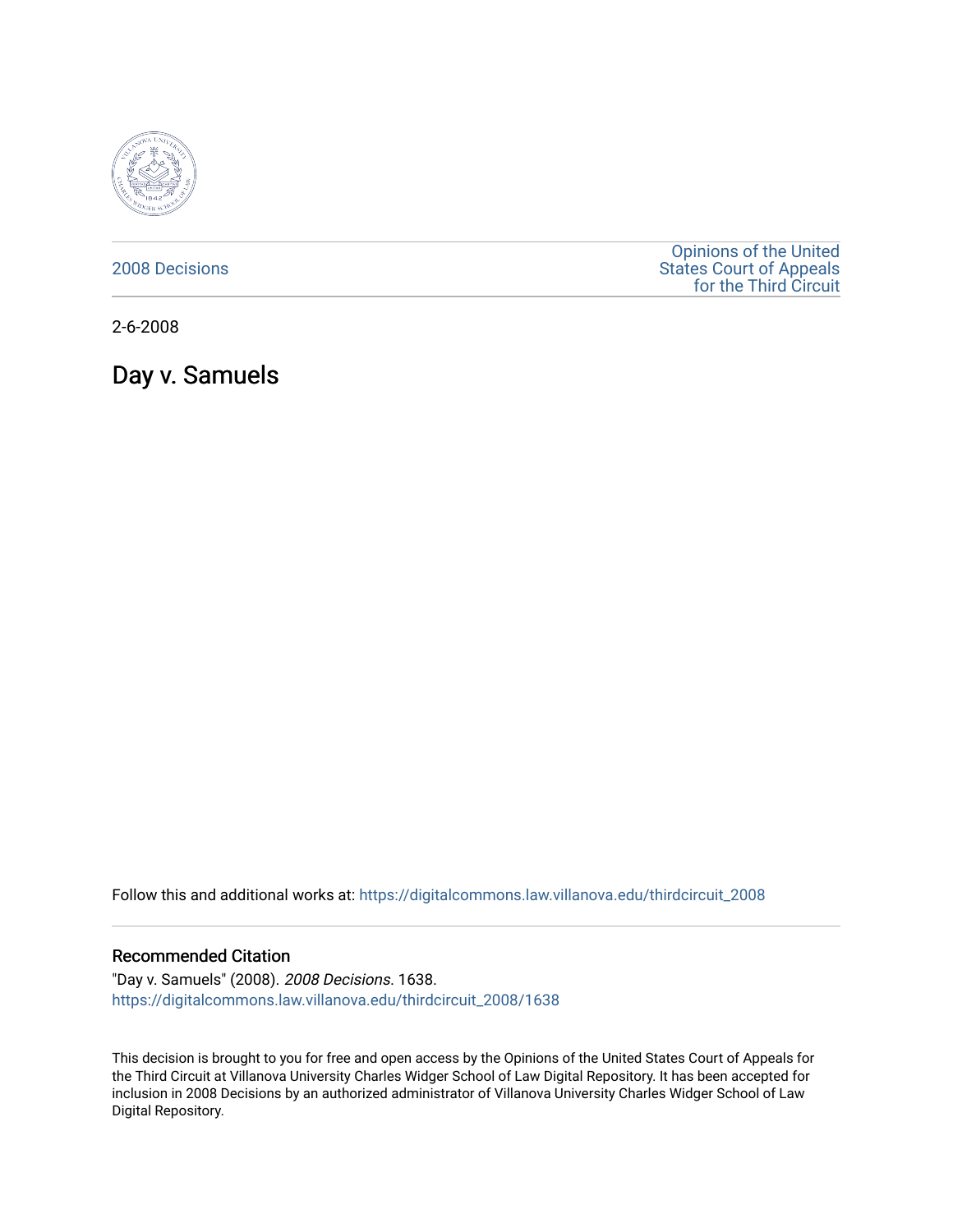#### **HLD-52 (December 2007) NOT PRECEDENTIAL**

# UNITED STATES COURT OF APPEALS FOR THE THIRD CIRCUIT

\_\_\_\_\_\_\_\_\_\_\_

No. 07-3063

# TIMOTHY A. DAY, Appellant

vs.

WARDEN CHARLES E. SAMUELS, JR.; FEDERAL BUREAU OF PRISONS \_\_\_\_\_\_\_\_\_\_\_\_\_\_\_\_\_\_\_\_\_\_\_\_\_\_\_\_\_\_\_\_\_\_\_\_

> On Appeal from the United States District Court for the District of New Jersey (D.C. Civil No. 07-cv-02644) District Judge: Honorable Renee Marie Bumb

\_\_\_\_\_\_\_\_\_\_\_\_\_\_\_\_\_\_\_\_\_\_\_\_\_\_\_\_\_\_\_\_\_\_\_\_

Submitted for Possible Dismissal Pursuant to 28 U.S.C. § 1915(e)(2)(B) or Summary Action Pursuant to Third Circuit LAR 27.4 and I.O.P. 10.6 December 21, 2007 Before: SCIRICA, Chief Judge, WEIS and GARTH, Circuit Judges

(Filed: February 6, 2008)

### OPINION \_\_\_\_\_\_\_\_\_

PER CURIAM.

Timothy A. Day, a federal prisoner proceeding pro se, appeals an order of

the United States District Court for the District of New Jersey summarily dismissing his

petition under 28 U.S.C. § 2241 for lack of jurisdiction. Because the appeal does not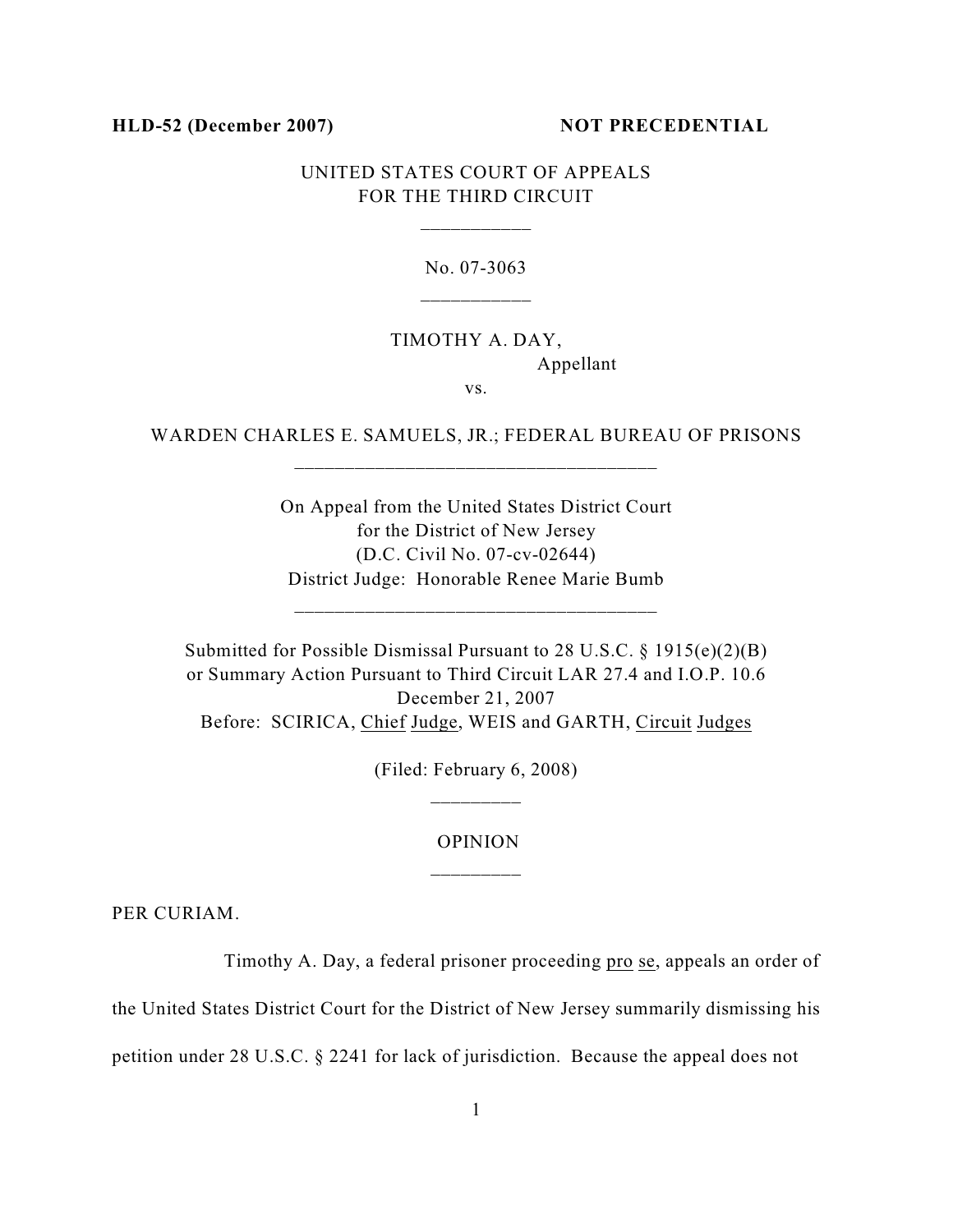present a substantial question, we will summarily affirm the judgment of the District Court. See Third Circuit LAR 27.4 and I.O.P. 10.6.

Day was sentenced to 121 months in prison following a 2004 conviction in the United States District Court for the Middle District of Florida ("Middle District") of conspiracy to commit mail fraud and 43 counts of mail fraud. The conviction was affirmed by the United States Court of Appeals for the Eleventh Circuit on April 15, 2005, United States v. Day, 405 F.3d 1293 (11th Cir. 2005), and the United States Supreme Court denied Day's petition for certiorari on October 11, 2005. The Middle District denied Day's motion to vacate his sentence under 28 U.S.C. § 2255, Day v. United States, 2007 WL 80824 (M.D. Fla. Jan. 8, 2007), and the Eleventh Circuit denied his application for a certificate of appealability, C.A. No. 07-10353-H (11th Cir. May 23, 2007). Day filed his § 2241 petition on June 6, 2007, while confined at the Federal Correctional Institution at Fort Dix, New Jersey.

Day raises two claims in the  $\S$  2241 petition: (1) that his sentence violated United States v. Booker, 543 U.S. 220 (2005) and Blakely v. Washington, 542 U.S. 296 (2004), and (2) that there is no evidence supporting the verdict, and the conviction was obtained as a result of judicial and prosecutorial corruption. The District Court ruled that it lacked jurisdiction over the § 2241 petition because Day had not shown that § 2255 was an inadequate or ineffective remedy for his claims. Day now appeals that decision. We have jurisdiction over the appeal under 28 U.S.C. §§ 1291 and 2253(a) and exercise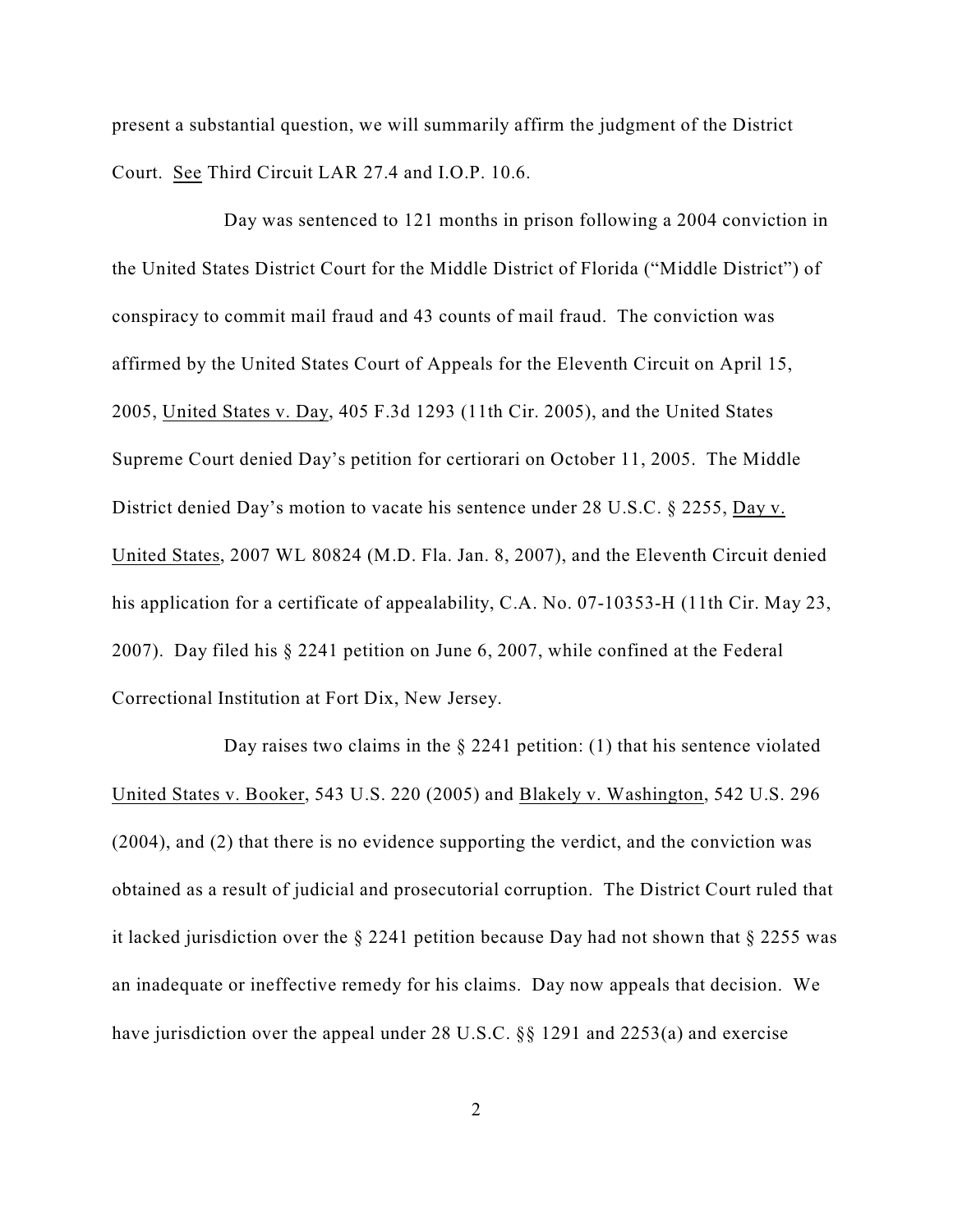plenary review over the District Court's dismissal for lack of jurisdiction. See Okereke v. United States, 307 F.3d 117, 119 (3d Cir. 2002).

A collateral challenge to a federal sentence must be raised in a motion under § 2255 unless such a motion would be inadequate or ineffective to test the legality of the detention. See 28 U.S.C. § 2255 ¶ 5; Cradle v. United States ex rel. Miner, 290 F.3d 536, 538 (3d Cir. 2002). A motion under § 2255 is inadequate or ineffective "only where the petitioner demonstrates that some limitation of scope or procedure would prevent a § 2255 proceeding from affording him a full hearing and adjudication of his wrongful detention claim." Id. at 538. "Section 2255 is not inadequate or ineffective merely because the sentencing court does not grant relief, the one-year statute of limitations has expired, or the petitioner is unable to meet the stringent gatekeeping requirements of the amended § 2255." Id. at 539. The "safety valve" provided under § 2255 is extremely narrow and provides a remedy only in unusual circumstances, such as where an intervening change in law decriminalized the conduct for which the petitioner was convicted. See Okereke, 307 F.3d at 120 (citing In re Dorsainvil, 119 F.3d 245 (3d Cir. 1997)).

We agree with the District Court that Day has not shown that  $\S 2255$  is inadequate or ineffective to challenge the legality of his sentence under Booker and Blakely. Although Booker and Blakely were decided while Day's direct appeal was pending, his attorney on direct appeal did not timely raise the issues presented by those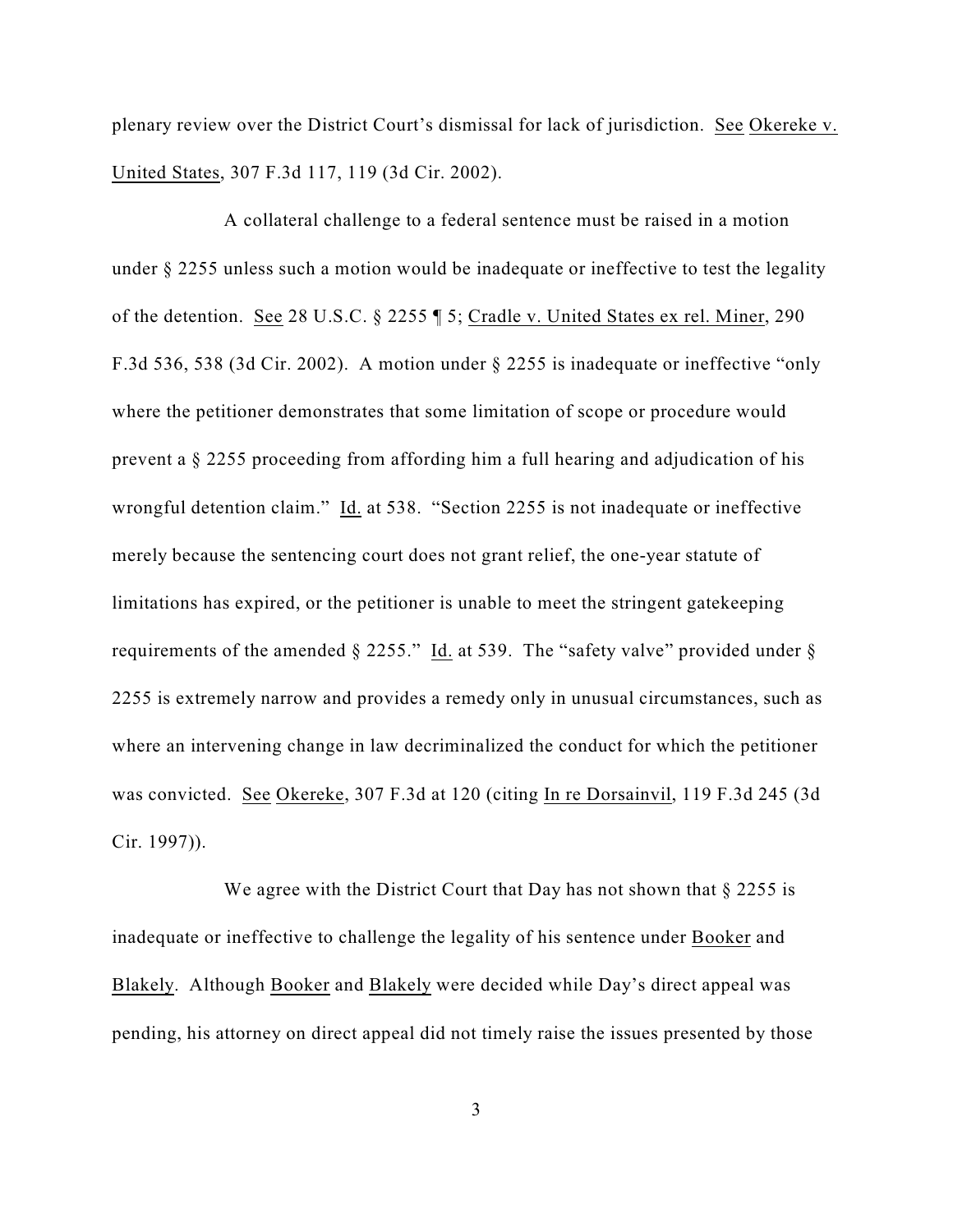decisions. In his pro se § 2255 motion, Day claimed that his attorney on direct appeal was ineffective for not preserving the sentencing issues and requested that the Middle District address the legality of his sentence under Booker and Blakely in the first instance. Thus, the record indicates that Day raised the Booker/Blakely issues in his unsuccessful § 2255 motion, and he may not presently invoke § 2241 as a means of circumventing the statutory restrictions governing the filing of second or successive § 2255 motions. See Dorsainvil, 119 F.3d at 251. Even if Day had not had an opportunity to raise the Booker/Blakely issues in his § 2255 motion, he would be precluded from asserting them for the first time in a petition under § 2241. See Okereke, 307 F.3d at 120-21 (concluding that § 2255 was not inadequate or ineffective where petitioner sought to raise a sentencing claim based on intervening decision in Apprendi v. New Jersey, 530 U.S. 466  $(2001)$ ).

Day also has not shown that  $\S 2255$  is inadequate or ineffective to challenge the sufficiency of the evidence supporting his conviction. The record indicates that Day raised the sufficiency claim in his § 2255 motion, but the Middle District denied relief because the claim was procedurally defaulted. We agree with the District Court that he may not reassert the claim under § 2241.

Nonetheless, Day argues that he should be permitted to assert these claims under § 2241 because his previous attempts to obtain relief under § 2255 were frustrated due to bias and corruption in the Eleventh Circuit. In support of this claim, he exclusively